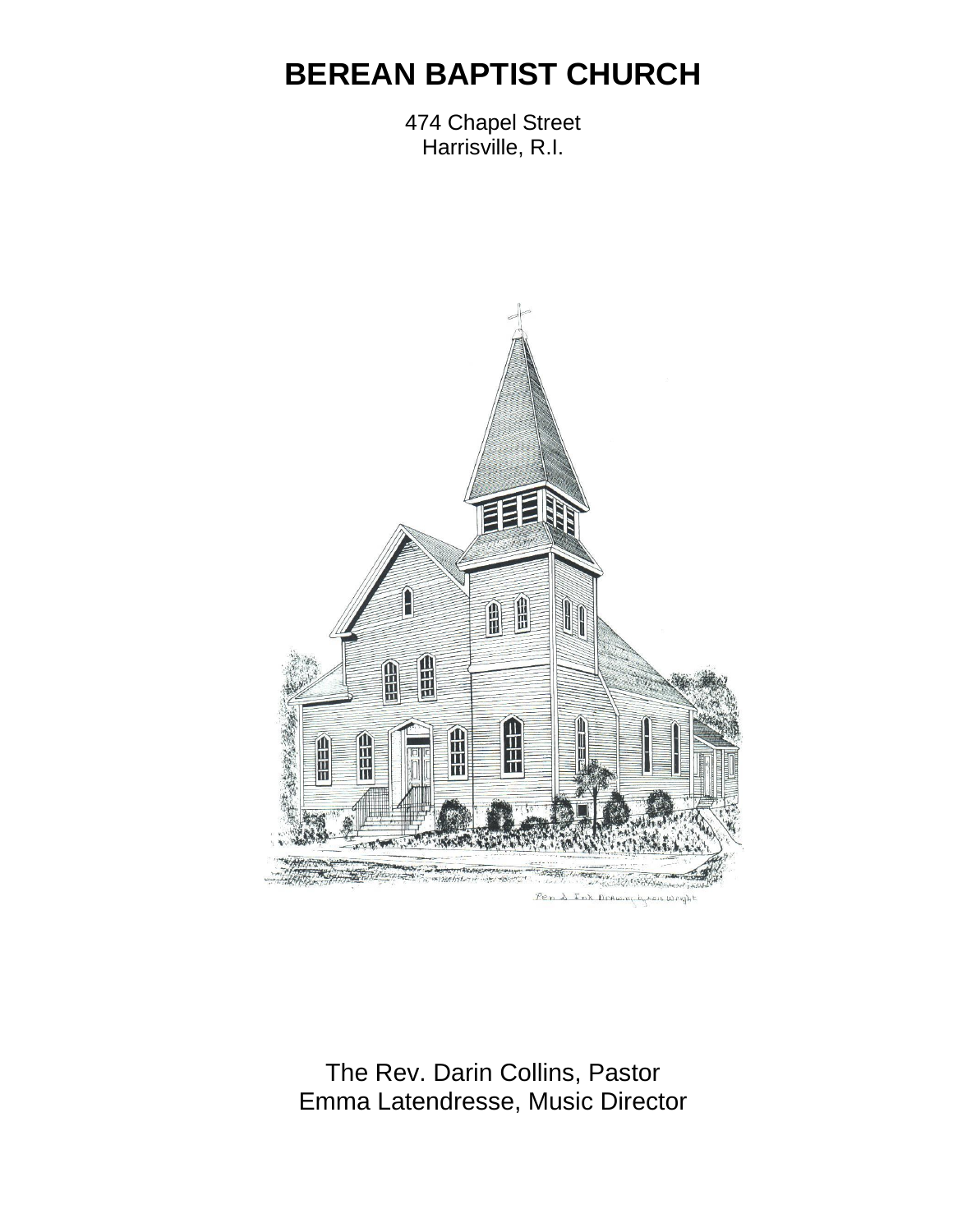#### **BEREAN BAPTIST CHURCH Harrisville, Rhode Island ASH WEDNESDAY Wednesday, February 17, 2021**

*We, the fellowship of Berean Baptist Church, worship one God who is revealed and accessible to each and every one of us regardless of race, ethnicity, gender, sexual orientation, gender identity and expression, age, social standing or all other abilities. All have been given the gift of accepting full participation in the Kingdom of God. God's grace, love, and mercy are given freely and unconditionally and extend to all people. Therefore, we accept, welcome and affirm all as brothers and sisters united in striving to live holy and acceptable lives in the service of God's Kingdom. May our hearts as well as our church doors remain forever open and welcoming to all of God's creation.*

#### **WELCOME/ANNOUNCEMENTS**

# **\* THE PEACE/PRELUDE**

"The Long Night"  $\sim$ Michele McLaughlin

#### **CALL TO WORSHIP** ~ Lisa Frenz

Leader: Return to the Lord. Leave behind all the pain.

#### **People: Leave behind all the hate. Come back to your true life again.**

- Leader: Return to the Lord. Abandon your sins.
- **People: Abandon your fears. Come back to repentance and hope.**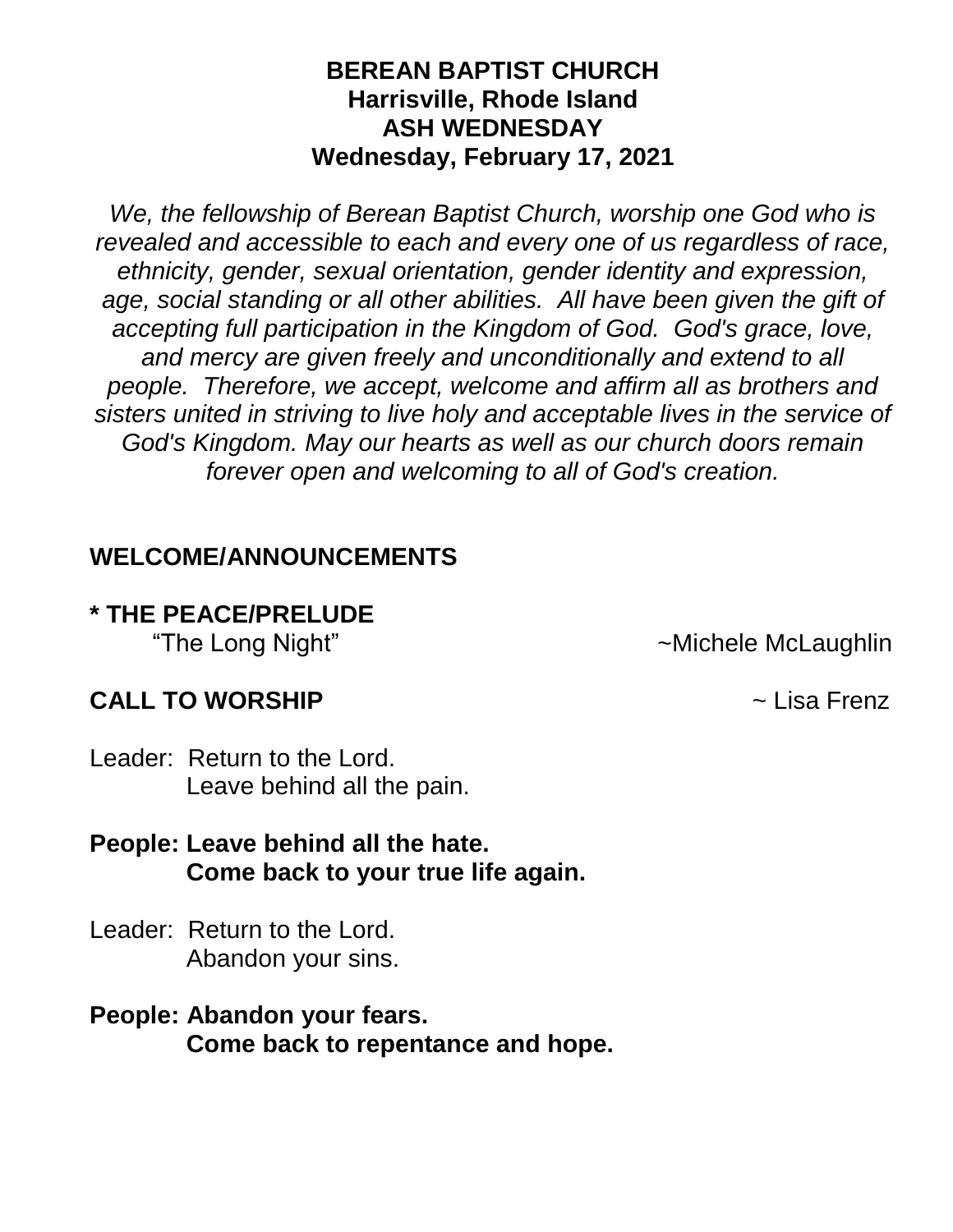# **\*UNISON INVOCATION, LORD'S PRAYER**

Holy Spirit: With astonishment, we see that you renew our strength constantly. Allow us not to forget your presence, Even in adversity. And, in our turn, we will renew our gratefulness and we will sing for your love as we pray as Jesus taught us saying… *Our Father who art in Heaven, hallowed be thy name. Thy Kingdom Come, Thy will be done, on earth as it is in Heaven. Give us this day our daily bread and forgive us our debts as we forgive our debtors. And lead us not into temptation but deliver us from evil, for Thine is the Kingdom and the power and the glory forever. Amen.*

# **GLORIA PATRI**

Glory be to the Father, and to the Son, and to the Holy Ghost As it was in the beginning, is now and ever shall be, world without end. Amen, Amen

## **ENTER GOD'S COURT WITH PRAISE**

"Let Justice Flow"

# **RESPONSIVE PRAYER OF CONFESSION**

~written by Rev. Mindi Welton-Mitchell

Leader: We bring our burdens and our sins to You, O Christ, who bears the heavy load for us.

> We place upon You our excuses, our shortcomings, our anger and our desire, knowing that You can remove these sins from us and restore us to life.

**People: We confess that we have gone astray. We confess that we have not loved You fully and have not loved our neighbor as ourselves. We confess that we have not fully loved even our very selves.**

 **Forgive us of our sins.**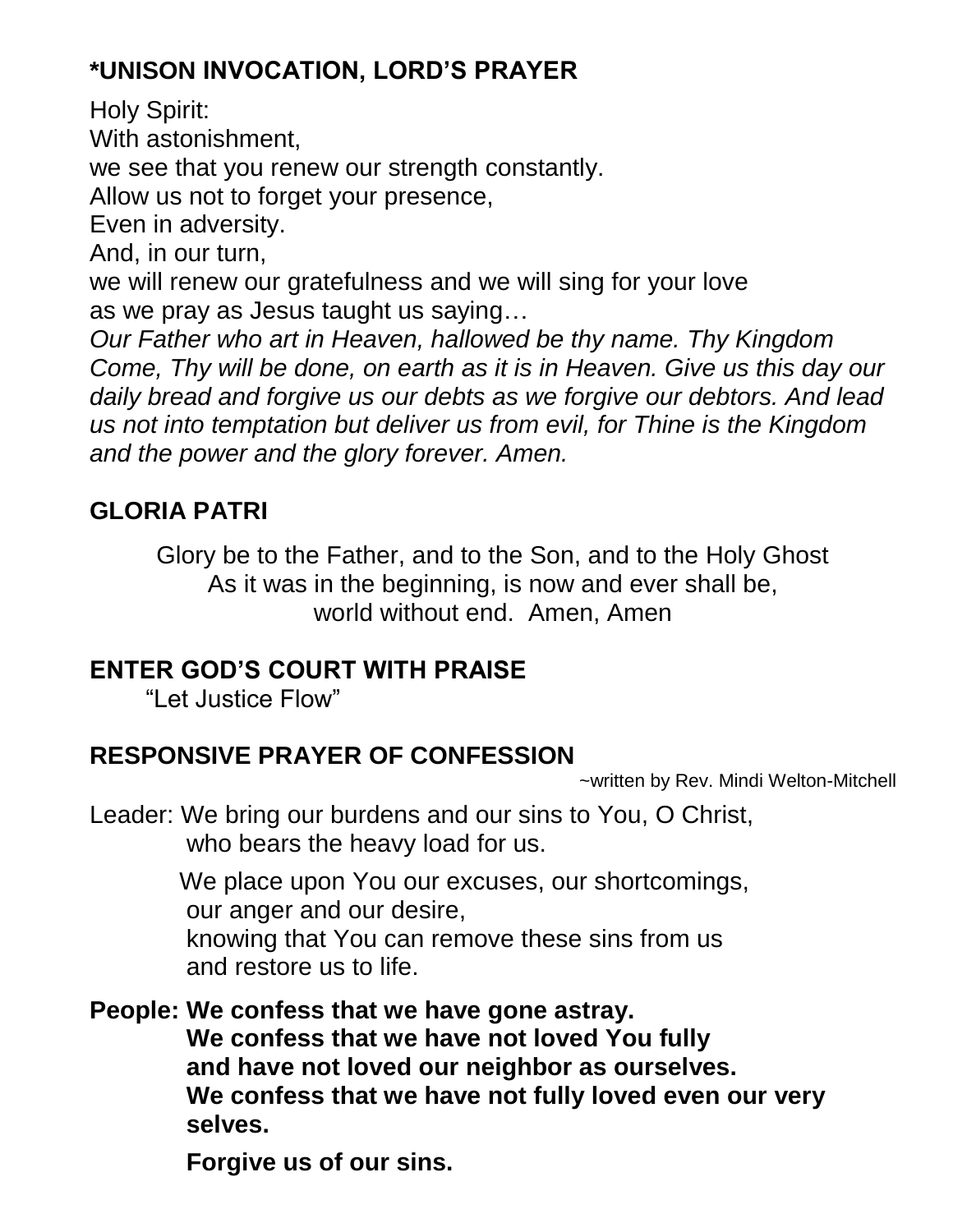**Help us to turn back to You. Restore what has been broken, transform what has been twisted, find what has been lost, so we may be the living, loving image of You in creation. In Your precious name we pray. Amen.** 

### **SCRIPTURE**: 2 Cor 5:20-6:10

**<sup>20</sup>** We are therefore Christ's ambassadors, as though God were making his appeal through us. We implore you on Christ's behalf: Be reconciled to God. <sup>21</sup> God made him who had no sin to be sin<sup>[\[a\]](https://www.biblegateway.com/passage/?search=2+Cor+5%3A20-6%3A10+&version=NIV#fen-NIV-28899a)</sup> for us, so that in him we might become the righteousness of God.

**6** As God's co-workers we urge you not to receive God's grace in vain. **<sup>2</sup>** For he says,

"In the time of my favor I heard you,

and in the day of salvation I helped you." $[$ b]

I tell you, now is the time of God's favor, now is the day of salvation.

#### **Paul's Hardships**

**<sup>3</sup>** We put no stumbling block in anyone's path, so that our ministry will not be discredited. **<sup>4</sup>** Rather, as servants of God we commend ourselves in every way: in great endurance; in troubles, hardships and distresses; **<sup>5</sup>** in beatings, imprisonments and riots; in hard work, sleepless nights and hunger; **<sup>6</sup>** in purity, understanding, patience and kindness; in the Holy Spirit and in sincere love; <sup>7</sup> in truthful speech and in the power of God; with weapons of righteousness in the right hand and in the left; **<sup>8</sup>** through glory and dishonor, bad report and good report; genuine, yet regarded as impostors; **<sup>9</sup>** known, yet regarded as unknown; dying, and yet we live on; beaten, and yet not killed; **<sup>10</sup>** sorrowful, yet always rejoicing; poor, yet making many rich; having nothing, and yet possessing everything.

**MESSAGE**: Stubborn Hope 1 Distress and Grace, The Full Story of Following Jesus

**RESPONSE:** "When I Survey the Wondrous Cross"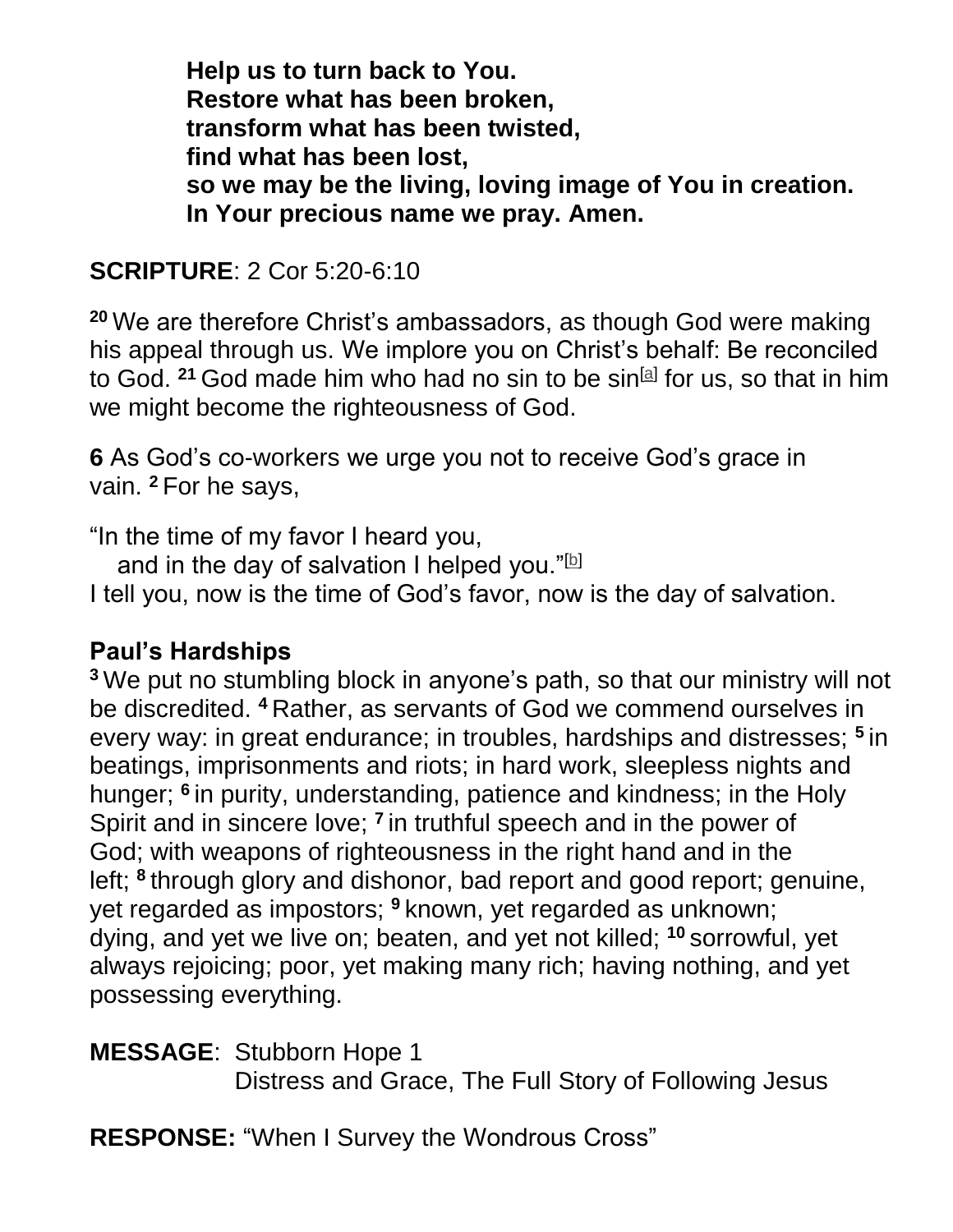# **CELEBRATION OF OUR LORD'S TABLE**

# **INVITATION**

# **RESPONSE**: "Lead Me to Calvary **THE GREAT PRAYER OF THANKSGIVING BREAKING OF THE BREAD AND POURING THE CUP**

## **COMMUNION:**

"Let Us Break Bread"

# **\*RESPONSIVE PRAYER OF COMMITMENT**

Leader: This Ash Wednesday, we bear the smudges of uncertainty,

## **People: yet we will still trust in God's promises.**

Leader: This Ash Wednesday, we may share the Feast by ourselves,

- **People: yet we will join the Host at the Table in going to care for the vulnerable all around us. we will go out to share God's forgiveness**
- Leader: This Ash Wednesday, we may continue to journey into an unknown future,

**People: yet we will continue to walk in faith with the Spirit who lights the way.**

# **\*RESPONSIVE CLOSING LITANY**

Leader: Give up harsh words: use generous ones.

**People: Give up unhappiness: take up gratitude.**

Leader: Give up anger: take up gentleness and patience.

## **People: Give up pessimism: take up hope and optimism.**

Leader: Give up worrying: take up trust in God.

## **People: Give up complaining: value what you have.**

Leader: Give up stress: take up prayer.

**People: Give up judging others: discover Jesus within them.**